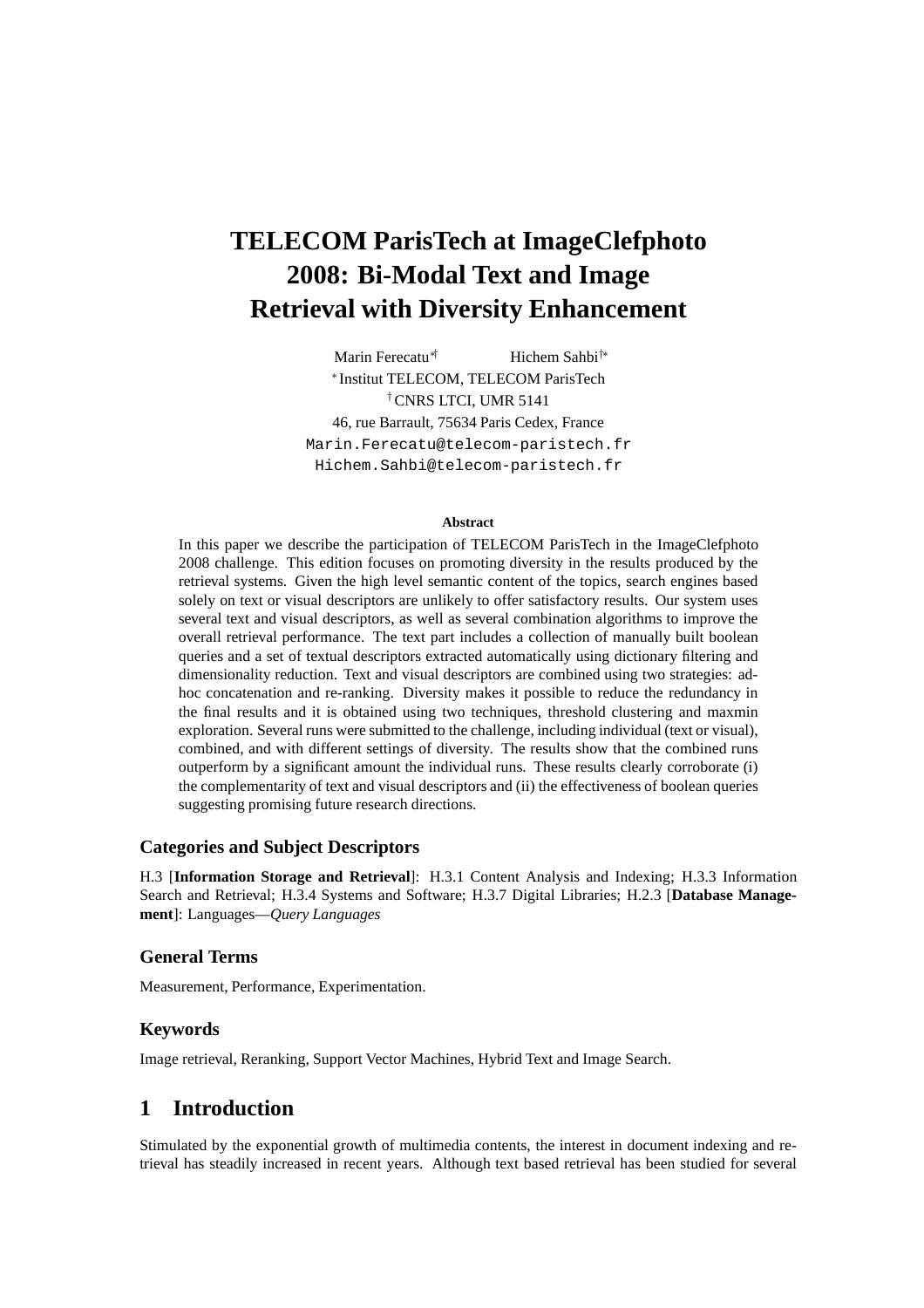decades [26], many problems remain unsolved [20]. Recently, text based retrieval emerged successfully in internet search [17], and it usually relies on statistical text processing and tags collections. Content based image retrieval also developed rapidly in the last decade, motivated by the growing amount of image and video collections and by the need to organize, share and search those contents effectively and efficiently [28, 4]. Since neither world (text or image indexing and retrieval) offers a satisfactory bridge to solve the infamous semantic gap, more and more search engines employ hybrid text and visual representations in order to describe and search multimedia databases. In this context, the ImageClef challenge offers an excellent benchmark to test and compare several state of the art algorithms proposed by different participants<sup>1</sup>.

ImageClefphoto 2008 focuses on promoting diversity in the results produced by search engines, i.e., those which reduce the number of redundant elements in their output are preferred. As we shall see in  $\S$ 2, the query topics are very semantic so individual text or visual descriptors are not expected to offer satisfactory results. In this work, we investigate several combination strategies for text and visual descriptors as well as several algorithms for reducing the redundancy in the results returned by the system. In order to describe the textual content we use two representations: (1) a set of manually constructed boolean queries and (2) a set of automatically extracted vector representations based on dictionary filtering and dimensionality reduction. We also use several global image descriptors [19, 4], which even though less performant than local ones [24], have the advantage of being generic and computationally cheap (see §3).

We compare hybrid combination by concatenation and re-ranking, using both the Query By Example (QBE) paradigm and SVM learning. In order to eliminate the redundancy in the final results we employ two strategies: a modified version of Quality Thresholding algorithm and a maxmin exploration strategy. Our results show that combining the visual search results (even when using a small number of examples, e.g. three in the challenge) with the textual results improves significantly the overall performance. Clearly, the information provided by the two modalities are complementary. Furthermore, the manually prepared boolean queries provide a noticeable and consistent gain suggesting that semantic parsing and automatic extraction of boolean representations is a promising research direction.

The paper is organized as follows. We start by a short presentation of the ImageClef Photo Retrieval Task  $(\S 2)$ . Then, we describe our visual descriptors and the retrieval results obtained using image descriptors only (§3). Manual queries are described in §4.1 while in §4.2 we present our automatic text feature extraction from raw data and their combination with the visual descriptors. In §5 we describe our diversification algorithm; we end the paper with a discussion and concluding remarks.

# **2 ImageCLEF Photo Retrieval Task**

In this section we briefly describe the ImageClefphoto retrieval challenge, description that we use later to motivate our choices and to discuss various results. This year, ImageClefphoto focuses on promoting diversity in the results produced by search engines, i.e. those which eliminate (near-)duplicate documents are likely to produce a higher percentage of meaningful results. The performance measures used in the challenge are the precision at 20 (P20) defined as

$$
P20 = \frac{\text{Relevant}(20)}{20} \tag{1}
$$

and the cluster-recall at 20 (CR20), or sub-topic recall:

$$
CR20 = \frac{\left| \bigcup_{i=1}^{20} S(d_i) \right|}{N_S} \tag{2}
$$

where for a given topic, the document  $d_i$  is relevant for the set of sub-topics  $S(d_i)$  and  $N_S$  is the total number of sub-topics [31]. The submitted runs were ranked according to the average of the two above measures.

The benchmark uses the IAPR-TC12 [12] data collection, which consists of 20,000 images associated with a set of XML annotations, including text descriptions, location tags, title and date. The challenge proposes 39 query topics, also available in XML format. Each topic is defined by a narrative block indicating

 $125$  research teams submitted runs to the ImageClefphoto 2008 challenge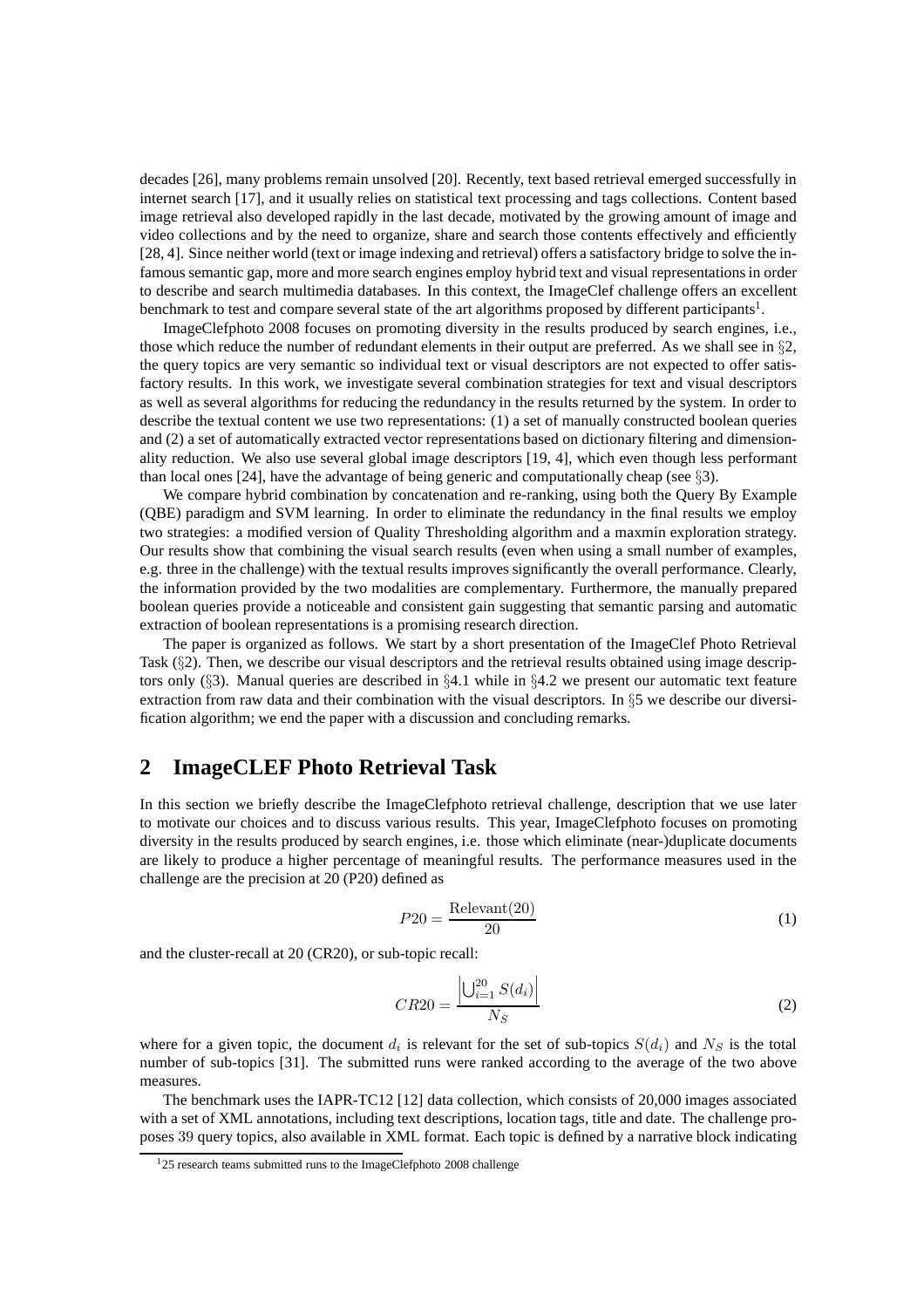

Figure 1: IAPR-TC12 database entry description (left) and query topic format (right).

the search target, a diversity criterion and a set of three image queries (Fig. 1 shows one topic description and a database entry). A short analysis of these data reveals that the topics combine highly semantic concepts and complex logical structures. For each topic, three images are also supplied in order to enhance understanding and to help formulating visual queries, but they are not intended as a replacement of text descriptions. Indeed, due to the complex semantic definitions of the topics, image queries are unlikely to retrieve all relevant results. Thus, image examples are perhaps best used to enhance the results through their combination with the text description, and this is the approach we adopted for this challenge.

Different acronyms were used by participants and stand for the following runs and query types: IMG (image), TXT (text) and TXTIMG (combination text/image), MAN (manual) and AUTO (automatic).

# **3 Visual Content Description and Search**

In this section we motivate our choice of image descriptors for the ImageClefphoto retrieval use case (see §3.1 and §3.2). We then present, in §3.3, our querying paradigms and we show in §3.4 some performance measurements, including a comparison with other ImageClef runs. We end this section with a brief discussion of the limits of visual queries.

# **3.1 Motivation**

Extracting visual features that capture high level semantic content of an image is a difficult task. Indeed, the main challenge for content based retrieval systems is the infamous "semantic gap" that instantiates the discrepancy between the low level features used to represent the visual content and the high level concepts expected by the users [4].

For some domain specific databases and applications, such as browsing fingerprint or face images, there exists enough *a priori* knowledge of the image content to be able to propose more accurate mathematical models. However, for generic databases, the task becomes much harder since there is no perfect and unique description of the visual content which agrees with the semantic<sup>2</sup>. Therefore, many systems rely on *holistic* combined image descriptions such as color, texture and shape [4, 18, 10] in order to search for target images. This approach, even though *ad-hoc*, has been successfully applied for unstructured image databases (which lack text descriptions) through an interactive description of concepts using relevance feedback and machine learning techniques [33].

Recent object recognition approaches rely on *local* descriptors (for example, image regions or interest points) in order to describe more precisely the visual content [24]. While local descriptors have many desirable properties, such as stability and invariance to common geometric and photometric transformations [23, 32], they are resource (time and memory) demanding and cannot be easily extended to large-scale search engines. Moreover, although these algorithms can be tuned to perform well for some object cate-

 $2$ This is due to lack of consensus about the underlying semantics, which usually depends on the context (even humans disagree when interpreting images.)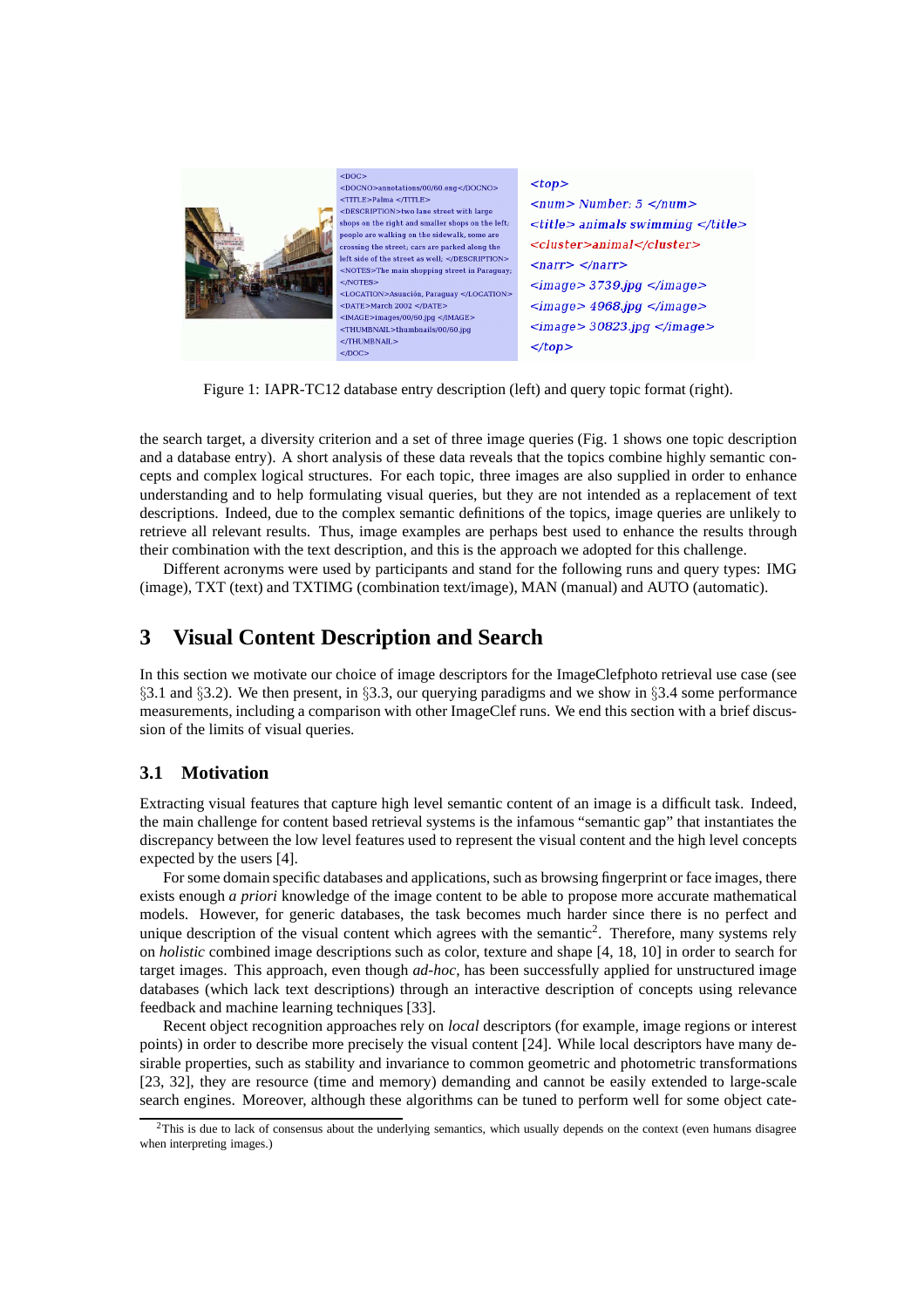gories, they are less adapted to pictures involving deformable objects or context dependent scenes that are difficult to describe using individual rigid objects (for example, emotional states or esthetic impressions.)

Since ImageClefphoto query topics are very semantic and sometimes expressed as a combination of several concepts, they are not easily translated in terms of low level visual features. The large number of topics and concepts involved in their definition rules out the possibility to use specific visual models for each concept. Instead, we use global image descriptors as described below. While being less performant compared to local descriptions, they are more appropriate for our use case as (1) they have small memory footprint and thus fit into standard PCs without any specific storage requirements; and (2) they are very fast to compute as they involve simple distance measure operations, guaranteeing real time responses. Furthermore, as they do not include any a priori object model, they can be applied to any target category. Indeed, global descriptors have been shown to perform well in this framework, for example with SVMbased machine learning [33].

#### **3.2 Global Image Descriptors**

As described in §3.1, we use global image descriptors in order to represent the visual content of images. More precisely, we use a combination of color, texture and shape features, as described below.

**Color histograms:** they provide a summary description of the color information but ignore spatial correlations between colors; thus, pixels having the same color distribution may not be similar in the context of their spatial neighborhoods [30], [1]. Alternatively, given an image of size  $M \times N$ , we weight each color instance by a measure related to its local context:

$$
h(\mathbf{c}) = \frac{1}{MN} \sum_{x=0}^{M-1} \sum_{y=0}^{N-1} w(x, y) \delta(f(x, y) - \mathbf{c})
$$

where  $h(c)$  is frequency of color c and  $w(x, y)$  is a pixel-based weighting function. We use  $w(x, y)$  =  $||\Delta(x, y)||^2$ , the Laplacian at the pixel  $(x, y)$ , to emphasize corners and edges in the image and local color frequency to emphasize non-uniform regions.

**Texture features:** we use the power spectral density distribution in the complex plane. This has been shown to perform well when combined with color and shape histograms [19]. Roughly, a high energy spectrum concentrated at low frequencies highlights large scale informations in an image, while high frequencies correspond to textured regions (small scale details).

**Shape features:** in order to describe the shape content of an image we use standard edge orientation histograms. First, edges are extracted from images, then the gradient is computed using only the edge pixels. The orientation of the gradient is quantized w.r. to the angle resulting into a histogram that is sensible to the general flow of lines in the image [14]. More details on image descriptors can be found in [7].

Visual feature vectors are combined by concatenation and then, in order to reduce resource requirements and to avoid the curse of dimensionality, we apply linear PCA [16] and keep the 100 largest principal components (which preserves 95% of the energy of the signal.)

### **3.3 Querying Paradigms**

For each topic, we use the three query images combined with two different paradigms: (i) similarity search by minimum distance and (ii) SVM filtering.

**MinDistance Query:** let B be the database and let  $Q = \{q_1, q_2, q_3\}$  denote the query, here  $q_1, q_2$  and  $q_3$ are the three images of the query topic. We extend the "query by example" search paradigm for multiple inputs by introducing a composed measure of dissimilarity between an image  $x \in \mathcal{B}$  and  $Q$ :

$$
d(x, Q) = \min_{i=1,2,3} d(x, q_i),
$$
\n(3)

This definition naturally follows from the fact that images in  $\beta$  close to one of the three query images  ${q_i}$  are more likely to belong to the same topic. Instead of taking the min-value, one can consider a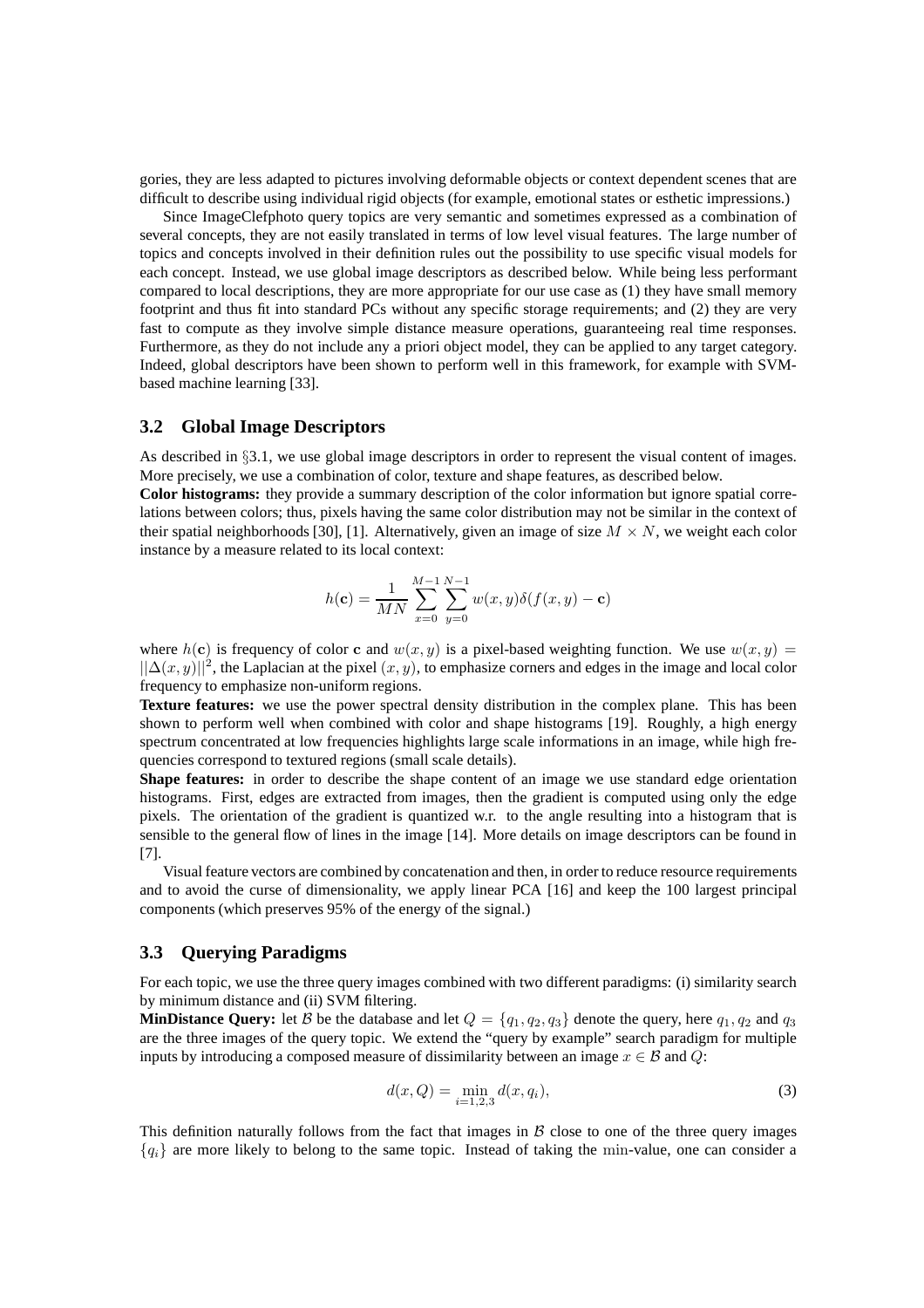

Figure 2: Comparative performance of two-class SVM, one-class SVM and similarity retrieval with MinDist.

convex combination of distances; nevertheless, if  ${q_i}$  are very distant in the description space, the resulting dissimilarity measure is uncorrelated with the semantic captured by the query topics.

**SVM Based Querying:** Support Vector Machines (SVM) [27] have been applied with success to a great wealth of practical problems since their inception in early '90s by Vapnik [29]. In image retrieval, they provide state of the art results in many recognition tasks [4] and relevance feedback [33]. They use a linear combination of kernels as a decision function:

$$
f_{SVM}(x) = \sum_{i=1}^{N} \alpha_i K(x, x_i),
$$
\n(4)

where  $K(\cdot, \cdot)$  is a positive definite kernel,  $\{\alpha_i\}$  are the signed Lagrange multipliers and  $\{x_i : \alpha_i \neq 0\}$  are known as the support vectors (see [27, 29] for details).

We trained our SVMs using  $Q = \{q_1, q_2, q_3\}$  as positive examples. One may use one class SVMs for training, but their generalization performances were reported to be sub-optimal (with respect to standard SVMs) for image retrieval [4, 6] mainly when the positive classes contain few examples. In practice, we used, for each topic, standard two class SVMs trained on  $Q$  and random subsets of 10 negative examples taken from  $\beta$ . As the size of  $\beta$  is 20,000, it is unlikely that some relevant images belong to these negative random subsets. While simple, this procedure proved to be effective in practice and produced better results compared to one class SVMs.

Once each topic SVM learnt<sup>3</sup>, the system ranks the database according to the score given by Eq. 4 and returns the most positive examples. In all these experiments, we use the Laplacian kernel defined as  $K(x_i, x_j) = \exp(-\gamma \|x_i - x_j\|)$ . This kernel was advocated in [3] for histogram-based image description and proved to provide better results than the usual Gaussian kernel for relevance feedback tasks [15]. Notice that the dominant term in its Taylor expansion corresponds to the triangular kernel,  $K(x_i, x_j) =$  $-\gamma ||x_i - x_j||$ , which is proved to be scale invariant with respect to the distribution of the data in the description space [8]. In practice, we found that a good setting of  $\gamma$  is 1. For consistency and comparison issues, we fix in all our experiments the kernel and its parameters. Of course, our results could be improved by fine tuning the kernel parameters or by exploring other kernels, but this is not in the scope of this work.

### **3.4 Performance**

In Fig. 2 we present the average precision over all topics as a function of the number of results sent by the query engine. At this stage, we draw the following conclusions:

 $^3$ In our experiments we used the well known LIBSVM package [2], see http://www.csie.ntu.edu.tw/~cjlin/libsvm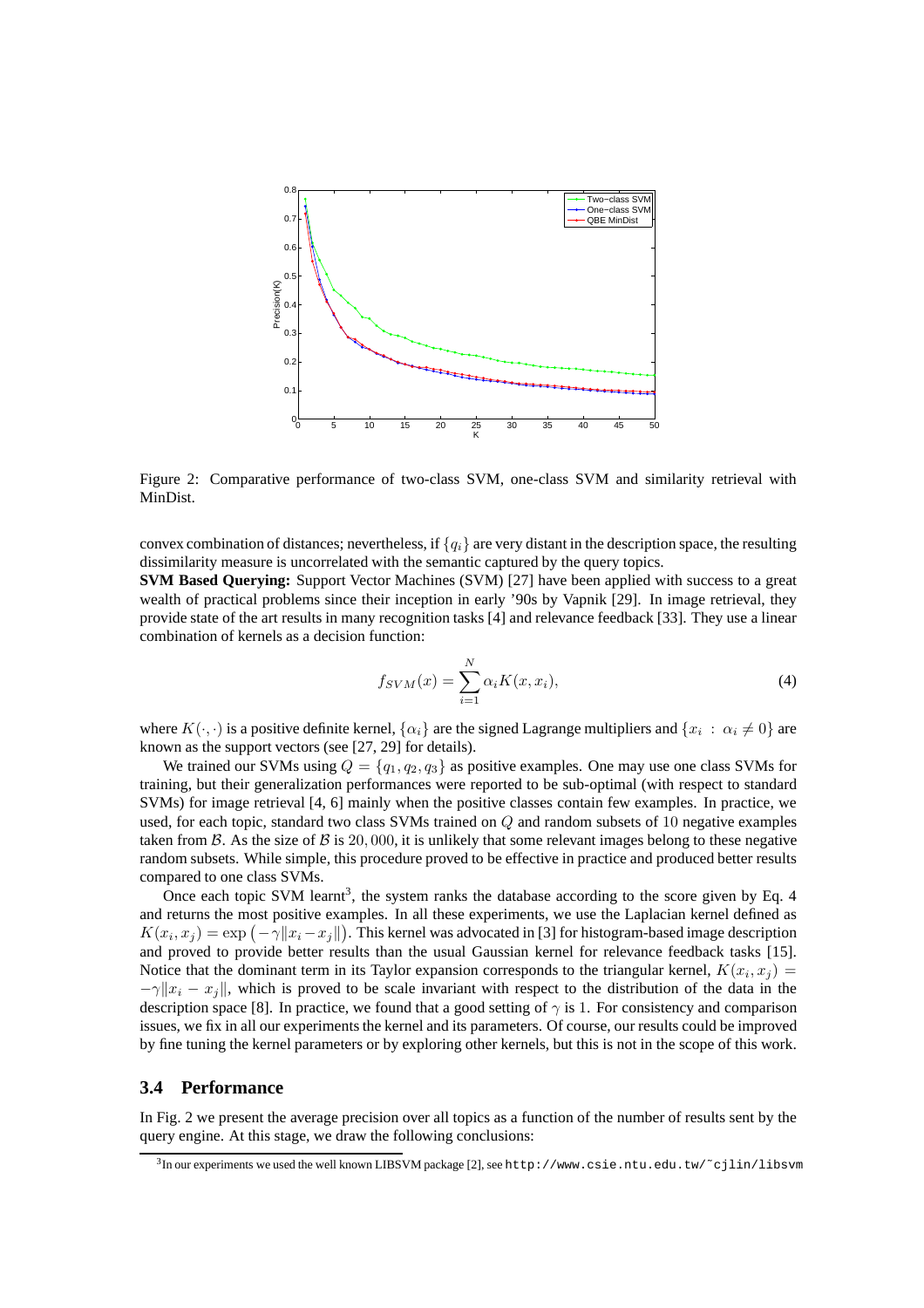

Figure 3: "Bird flying" search topic: comparative results for similarity retrieval by MinDist (left) and SVM retrieval (right).

- 1. As expected, the SVM query procedure described above outperforms all the other paradigms (a gain of almost 10% when compared to QBE MinDist and One-class SVM).
- 2. One-class SVM performs about the same as the QBE MinDist. This can be explained by the fact that the number of learning examples is very small (only three) and thus, not enough to capture the complexity of the target topic.

These runs do not include diversity and were not submitted to the ImageCLEF-PRT (see §5). The two IMG runs we submitted (using only visual features), were ranked 2<sup>nd</sup> and 3<sup>rd</sup> tailing the 1<sup>st</sup> rank run performances on the combined P20/CR20 measure (see §5). In terms of the P20 measure (Eq 1), our two runs were ranked  $4<sup>th</sup>$  and  $6<sup>th</sup>$  which proves that the diversification algorithms, although lowering the P20 measure, improved the overall performance. As an illustration, Fig 3 shows the difference between SVM and direct MinDist similarity retrieval using the "birds flying" topic. As expected, SVM uniformly provides more consistent results.

# **3.5 Limits of the Visual Search**

Motivated by a wealth of practical applications, image retrieval by visual content has became a rapidly evolving research field, although breakthrough advances are still rare. State of the art results are far from satisfactory and search by image descriptors alone is unlikely to offer complete satisfaction for most practical task [4]. This state of progress clearly motivates the use of hybrid descriptions, for example by combining visual features with text and other available media (sound, music, meta-tags, etc.) Meanwhile, recent trends in research suggest that machine learning based search methods with relevance feedback provide excellent results for many tasks. In the following sections we describe our approach for ImageClefphoto challenge by using manually prepared boolean queries (§4.1) and combined text and image content representations (§4.2).

# **4 Hybrid Document Search**

As mentioned in §3, using only visual descriptors is not enough to provide satisfactory results in this challenge. Our goal is to measure the gain when combining text and image features; in §4.1 we describe boolean queries and their combination with visual descriptors while in §4.2 we present our text descriptor based on dictionary filtering and dimensionality reduction. Both approaches are illustrated by examples of actual queries; we also present different results from the challenge.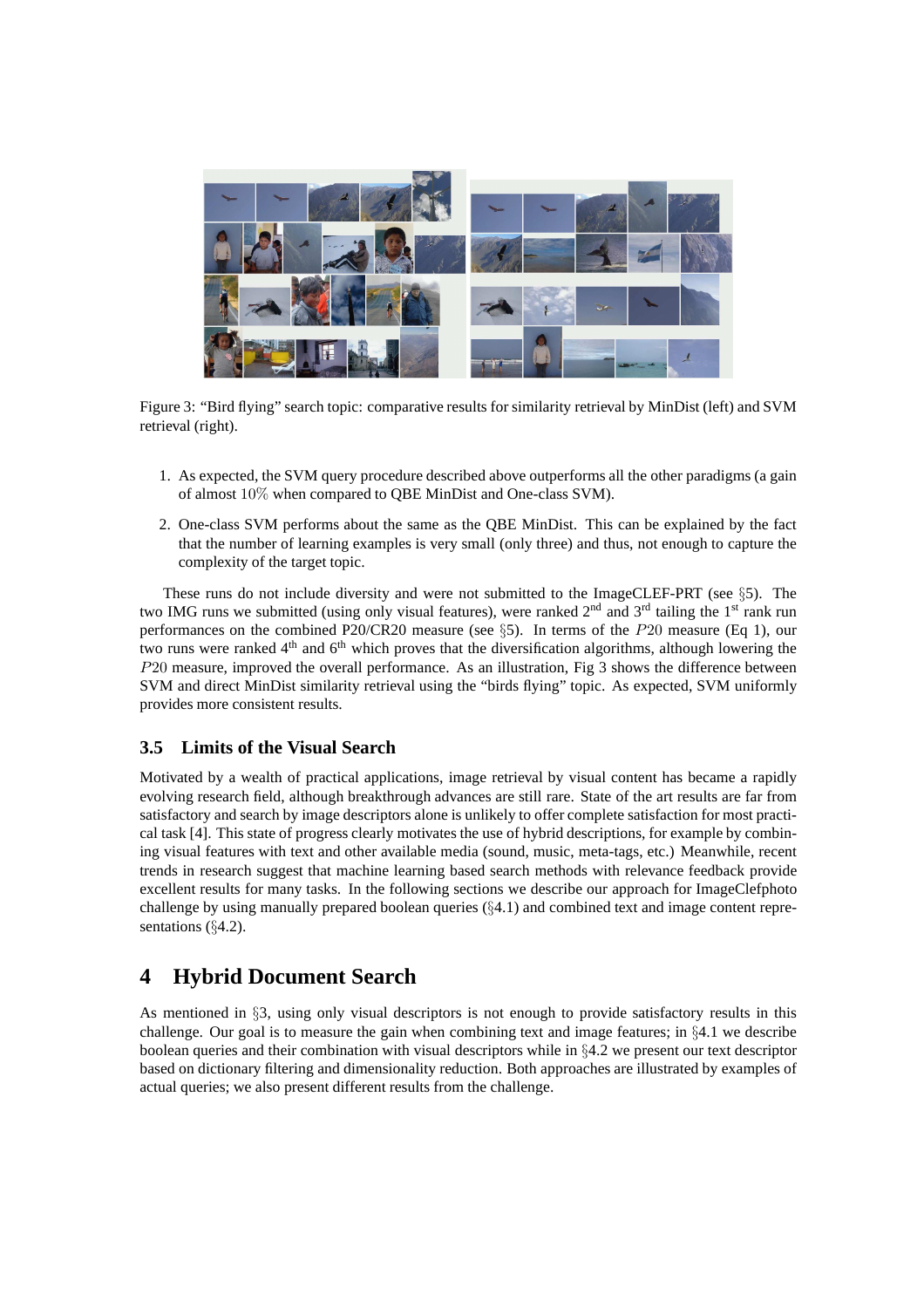

Figure 4: Some examples of boolean retrieval (see the text for details).

# **4.1 Boolean Queries**

A short analysis of the query topics reveals complex and highly semantic concepts involving several objects and relations. One possible way to represent these topics in a principled way is to use boolean queries. Let us consider the  $3<sup>rd</sup>$  topic ("religious statue in the foreground"):

Relevant images will show a statue of one (or more) religious figures such as gods, angels, prophets etc. from any kind of religion in the foreground. Non-religious statues like war memorials or monuments are not relevant. Images with statues that are not the focus of the image (like the front view of church with many small statues) are not relevant. The statues of Easter Island are not relevant as they do not have any religious background.

This can naturally be expressed using boolean operations involving concepts and operations: "(religious AND statue) AND NOT (memorial OR monument OR war) AND NOT (LOCATION 'Easter Island')". Boolean retrieval relies on the use of logical operators where the terms in queries are linked together using an algebra of simple operations (including AND, OR and NOT). Nevertheless, automatic extraction of boolean queries from raw text is known to be a difficult and still unsolved task [11, 20]. Hence, we choose to manually build these expressions from the raw text. This approach which is very popular in Internet search, has emerged as one of the easy to use standards in text retrieval.

#### **4.1.1 Query Construction**

We first introduce a small querying language adapted for the ImageClefphoto challenge. We use AND, OR and NOT to connect terms and we use a "LOCATION" specifier to makes it possible to filter documents by their locations (such as "country" or "city" tags). These informations can easily be extracted from the XML document descriptions.

For some topics, we filter and tag (as "BW": black and white) images depending on their grey level information. This is implemented using the saturation component in the HSV color space. For instance, the query "church AND BW AND NOT LOCATION France" seeks grey level pictures of churches not located in France.

Queries are created using a web interface. Using the raw text, the user interactively formulates boolean queries for different topics. This procedure is similar to relevance feedback as the user iteratively updates the boolean queries until the results are satisfactory. Fig. 4 shows some results: (left) topic #2 "((church OR cathedral OR mosque) AND (towers) AND (three OR four OR five))", (middle) topic #11 "((LOCATION Russia) AND (BW))" and (right) topic #2 "(lighthouse AND (water OR sea OR ocean))".

#### **4.1.2 Combination with Visual Descriptors**

Boolean queries described earlier return a set of candidate relevant images which are not scored (and hence unranked) so it is not possible, at this stage, to use merging techniques in order to produce combined text/image ranks. Instead, we intersect the results of image and text queries. Notice that topics are very complex and difficult to express exactly using only boolean queries. The latter may produce relevant and (also) irrelevant results which are filtered using visual search<sup>4</sup>.

<sup>&</sup>lt;sup>4</sup>In practice, visual queries return 1000 documents which are intersected with the results of text and scored using visual distances.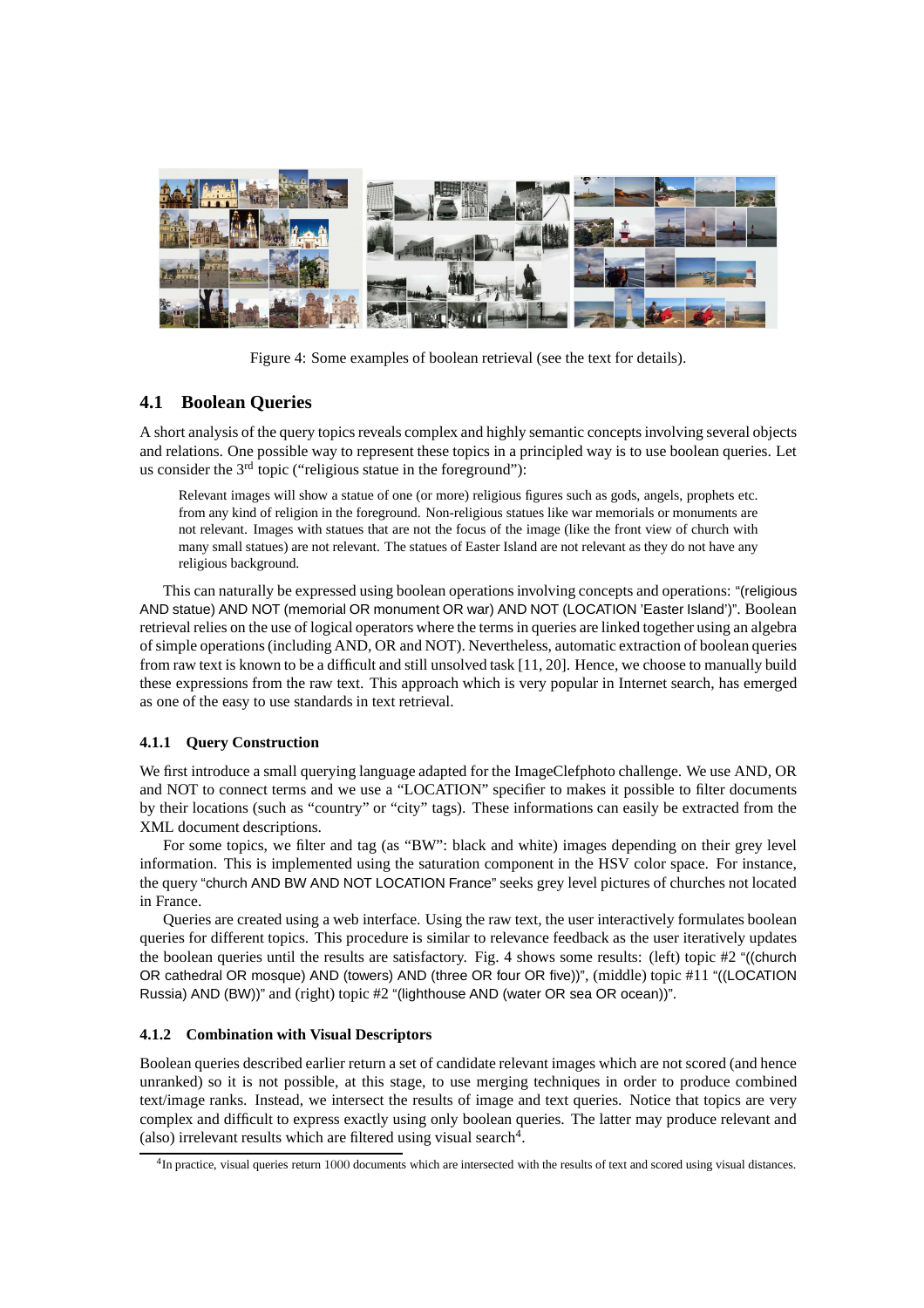#### **4.1.3 Experiments**

In our experiments, we extract the raw text, the LOCATION field from XML documents and the "BW" tag from the underlying images. Using these informations and the boolean queries, the search engine returns the results in real time. Notice again that the user is involved only in the construction of boolean queries so all further steps, are *fully automatic*. Fig. 5 shows the evaluation of different querying schemes (text, image and combined text/image).

We clearly see that boolean queries outperform visual searches. This is predictable since the former are manually and interactively constructed while visual search is fully automatic. We also see from the results that combining visual and boolean searches boosts the precision by  $\sim 20\%$  and even though limited, the information provided by the visual descriptors is always informative. This result is slightly unexpected, because of the small number of positive examples (only three) and suggests that visual descriptors provide a complementary information w.r. to the boolean queries. We noticed that the influence of the visual descriptors decreases as the rank increases: at rank 50, combined text/image performs about the same as text only. This is due to the small number of examples available to compute the visual similarity, e.g. for lower ranks the results are less semantically correlated with the topics. Finally, we conclude that hybrid search always outperforms individual text or image searches.

The runs we submitted to the ImageClefphoto were similar, but they differ in terms of their diversity algorithms (see.  $\S5$ ) and were ranked  $1<sup>st</sup>$ ,  $2<sup>nd</sup>$  and  $3<sup>rd</sup>$  in ImageClefphoto.



Figure 5: Precision of boolean retrieval: text and image alone versus combined text and visual queries.

#### **4.2 Automatic Queries**

In this section, we compare several schemas that combine automatically extracted text descriptors and visual features. The automatic query description and querying is expected to be less performant than the manual one. As described below, we consider in these experiments both early and late descriptor merging techniques.

#### **4.2.1 Text Description**

Text indexing and retrieval is a growing field and many existing state of the art techniques provide reasonably accurate results [26, 22, 17]. Nevertheless, most of them rely on the estimation of statistical measures and can only be applied on large datasets. For the IAPR-TC12 database, almost all the terms appear only once, so these statistical techniques are clearly not applicable. In order to extract meaningful information from short descriptions, semantic analysis and natural language parsing are necessary; however, these are known to be difficult and still unsolved problems [21, 20].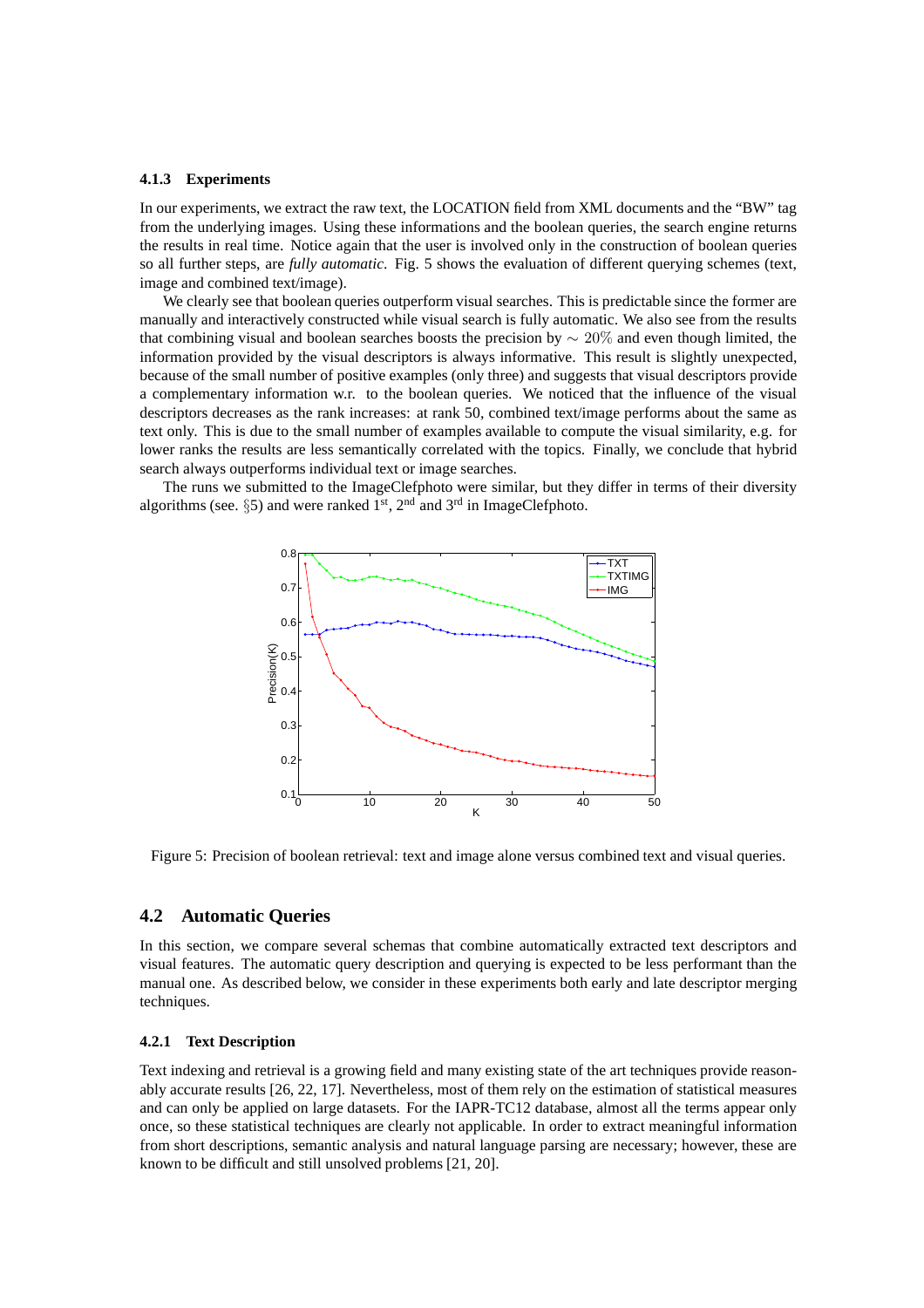Our goal is to investigate the performance improvement obtained by combining both textual and visual descriptions, so we adopted a simple vector space model in order to represent the text information. First, we eliminate the stop words, then we parse the list of terms with the Porter stemmer<sup>5</sup>[25]. We associate to each resulting term a coordinate in the feature space. As no relationships are considered between terms, we only keep the terms that are used in the definition of the query topics. A further step is considered in order to reduce the dimensionality based on a linear version of PCA. In this step, we only keep the first 100 principal components, corresponding to 98% of the total statistical variance of the text data. We measure dissimilarity between documents using the L1 distance (cosine distance produced similar results). Query topics are described in a similar way but they are pre-process ed in order to eliminate words common to all topics<sup>6</sup>.

#### **4.2.2 Combination with Visual Descriptors**

We use two merging strategies: 'Early merging' refers to combining descriptors prior to querying while 'late merging' performs individual text and visual queries prior to combination.

**Early merging:** we create hybrid descriptors by concatenation (cartesian product space) of text and the visual feature spaces. To ensure equal contributions in the final feature vector, we normalize individual features by the mean and the variance computed on the whole dataset.

Late merging: for each document, we first run individual queries (text and visual) obtaining two ranking lists. Then each document is assigned a final rank based on the MINRANK scheme defined as

$$
r(I) = \min(r_V(I), r_T(I))
$$
\n(5)

where  $i \in \mathcal{B}$  is an image from the database  $\mathcal{B}$  and  $r_V$  (resp.  $r_T$ ) is its visual (resp. text) rank. The intuition behind this combination strategy comes from the fact that the best rank should be preferred, e.g. low ranked documents are unlikely to be similar to the query topic.

#### **4.2.3 Experiments**

Fig. 6 shows a comparison of the merging techniques. As we see, textual features extracted automatically outperform significantly the visual ones. We also notice that early combination by concatenation (cartesian product) produces slightly better results than the MINRANK late combination, but the difference is not significant. From these experiments, the best results were obtained by applying the MINRANK algorithm (as described previously) to the hybrid text/image and text only. We obtain  $\sim 10\%$  improvement w.r.t. to text retrieval. Nevertheless, this gain is less significant compared to boolean queries which are built manually (see  $\S 4.1$ ).

Finally, this run is ranked 6<sup>th</sup> in the ImageClefphoto AUTO\_TXTIMG and even though no diversification algorithm was used, it ranked  $2<sup>nd</sup>$  w.r. to the CR20 measure. This can be explained by the fact that the MINRANK mixes best ranks from both image and text results and since text and visual features are independently extracted, some reduction in the redundancy of the results is expected, i.e. the returned images do not belong to the same sub-categories.

# **5 Diversity and Clustering**

As presented in §2, the measures used to evaluate the runs are precision and cluster-recall on the first 20 results (denoted as P20 and CR20 resp.) According to these measures, results should be both relevant and as diverse as possible. Notice that extra information is also provided for each query topic (specified by the field "<cluster></cluster>") about the targeted diversity criterion. In this section, we describe our diversity schemes and their impacts on the P20 and CR20 performance.

<sup>5</sup>http://tartarus.org/˜martin/PorterStemmer

<sup>6</sup>For example, expressions like "relevant images" are used in all topic descriptions.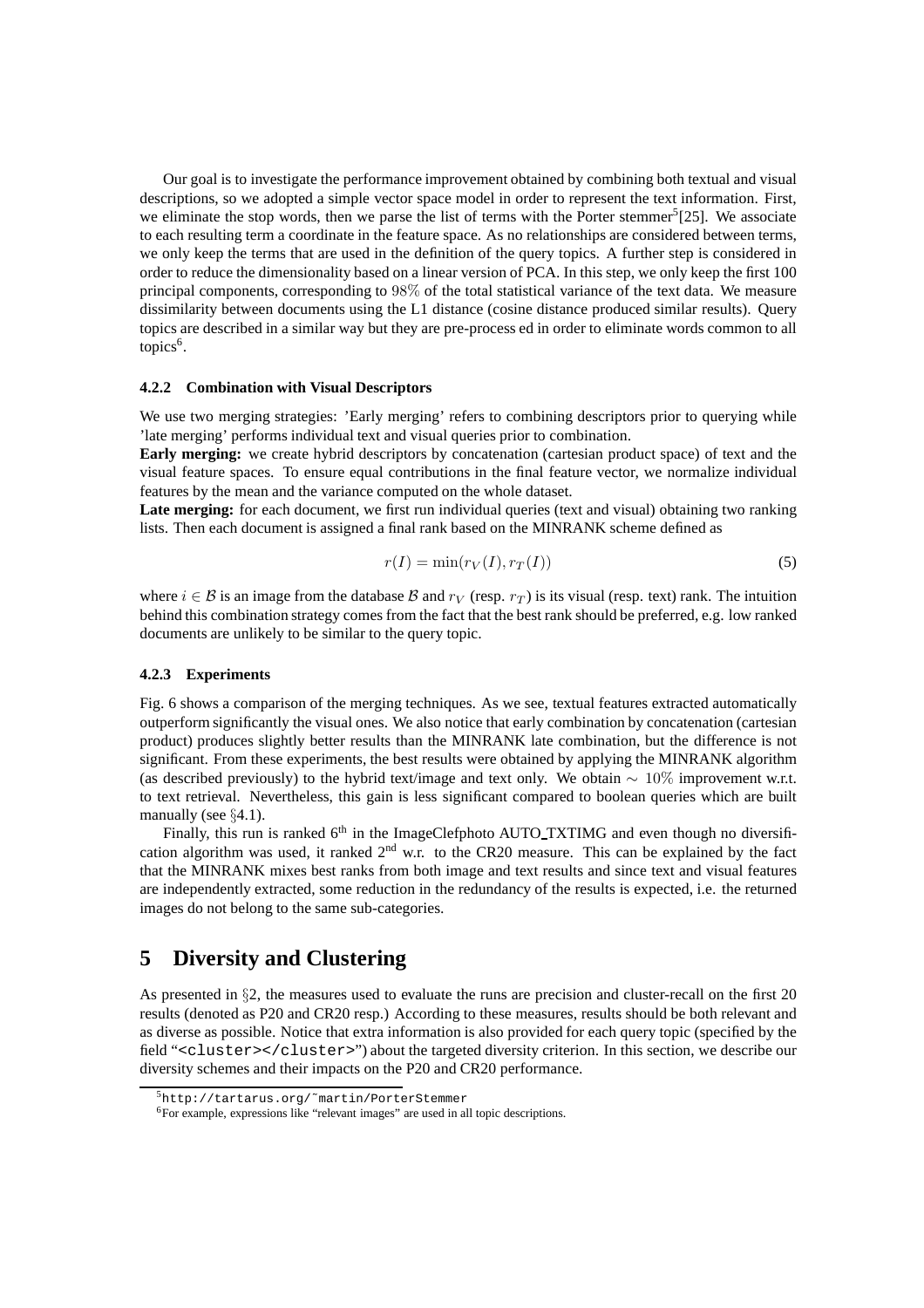

Figure 6: Precision results for several text and image combination techniques.

### **5.1 Text Clustering**

Some of the diversity criteria required by the query topics can be directly extracted from the XML data. Each document contains a tag such as "city", "state" and "location" which can be used in order to filter and group documents. For that purpose and in order to keep a good balance between precision and diversity, we start with a larger selection of 40 results and we cluster them following the specified location tags. The output is formed by taking the  $1<sup>st</sup>$  element in each cluster, then the  $2<sup>nd</sup>$ , etc.

### **5.2 Visual Diversification**

Visual clustering is applied when the diversity criterion cannot be extracted from the XML tags associated to images. We consider two types of "visual diversity" algorithms, described below.

#### **5.2.1 MAXMIN Diversity**

The MAXMIN diversity algorithm is based on the maximization of the mininum distance of a given document with respect to the (so far) selected results. Our algorithm starts by choosing the document with the best rank. Afterwards, it chooses the next document as the one which maximizes the distance with respect to the first. More precisely, let S be the candidate set (the initial window of size 40 in our case) and suppose that  $C \subset S$  is the set of already selected examples. Then, the next example is chosen as:

$$
x = \operatorname{argmax}_{x_k \in \mathcal{S} \setminus \mathcal{C}} \min_{x_i \in \mathcal{C}} d(x_k, x_i)
$$
(6)

This procedure does not produce a clustering, but rather a permutation of the initial selection such as its prefixes are very diversified according to Eq. 6 with respect to the distance defined on the description space.

### **5.2.2 QT Clustering**

Our second "diversification" method is based on visual clustering. We tested several standard clustering techniques, such as Fuzzy-K-Means [5] and Competitive Agglomeration [9], but we obtained many clusters of large size and highly diverse semantic content. To control the size of the generated clusters, we developed a variant of the Quality Threshold algorithm [13], described below.

Let s denotes the cluster size defined as  $s = N/n<sub>C</sub>$ , where N,  $n<sub>C</sub>$  are respectively the number of images and the expected (fixed) number of clusters. The algorithm builds the clusters iteratively. First the center of the new cluster is chosen by minimizing the following criterion

$$
x_t = \operatorname{argmin}_{x_i \in S_t} \mathcal{R}\left(\text{KNN}_s(x_i; \mathcal{S}_t)\right) \tag{7}
$$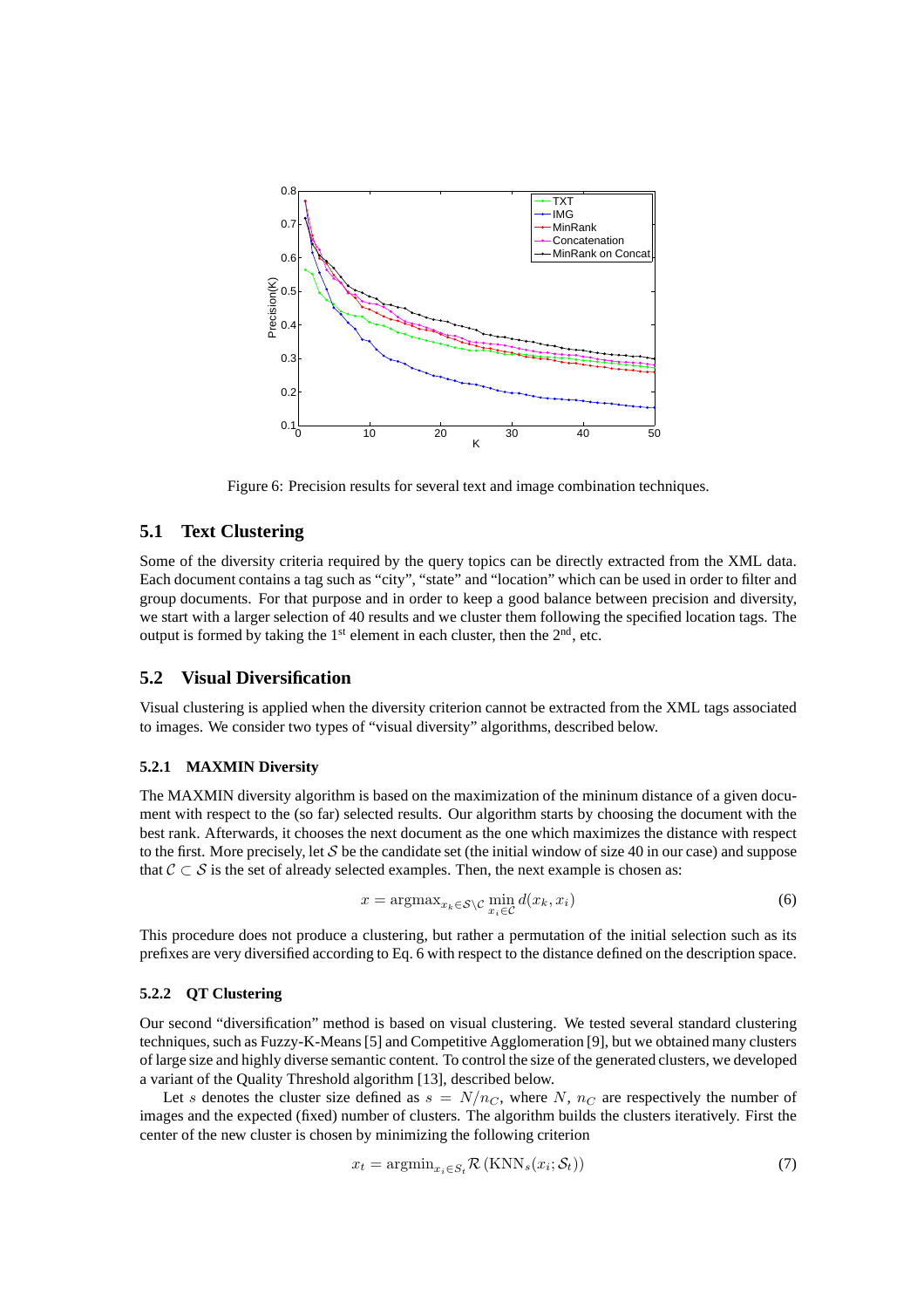where KNN<sub>s</sub> $(x_i; S_t)$  denotes the set of s nearest neighbors of  $x_i$  in  $S_t$   $(S_1 = \{x_1, ..., x_N\})$  and  $R$  the radius of the smallest sphere enclosing  $\text{KNN}_s(x_i; \mathcal{S}_t)$ . The new cluster is built as  $C_t = \text{KNN}_s(x_i; \mathcal{S}_t)$ , and then removed from the remaining data, i.e.  $S_{t+1} = S_t \backslash C_t$ . As for the text clustering, the final output is formed by taking the  $1<sup>st</sup>$  element in each cluster, then the  $2<sup>nd</sup>$ , etc., until all elements are exhausted.

### **5.3 Experiments**

We submitted several runs to ImageClefphoto including the diversity settings described above. More specifically, 26 out of the 39 topics have "cluster tags" related to the location of the pictures; diversity is performed for these topics using text clustering while for the rest it is visual. We observed that applying a diversity schema lowers the P20 measure; however, as the CR20 measure increases, we expect the results to be more meaningful.

**Visual Retrieval** allows us to evaluate the impact of visual diversity (using QT or MAXMIN clustering). As already discussed in §3.4, the best "visual retrieval" performances were achieved using the two class SVM (P20=0.248) and without diversity. We submitted two runs to the challenge using QT and MAXMIN clustering and they are ranked  $2<sup>nd</sup>$  and  $3<sup>rd</sup>$  when using the combined P20 and CR20 score. Their P20 measure is, as expected, lower (0.20 and 0.17 respectively) when compared to the non-diversified results, and this suggests that diversity indeed produced an important CR20 gain.



Figure 7: Hybrid text and image descriptor: the effect of "diversification" of results.

**Combined Text/Visual Search:** in Fig. 7 we examine the impact of different diversity algorithms on the P20 and CR20 measures for the combined text and image descriptors (see §4.2.2). First, we observe a loss of precision for both QT and MAXMIN algorithms. Nevertheless, the QT algorithm failed to produce better CR rankings when compared to the case without diversity. For this algorithm, we set the number of clusters to 20 and the initial selection contains the 40 first ranked results. As the size of different clusters is very small (i.e.,  $s = 2$ ), many clusters are similar and this affects the quality of diversity. Moreover, even for a perfect retrieval, there is simply not enough data (less than 100 in average) per class in order to generate consistent clustering. These results show that the space of query results is better explored and summarized using MAXMIN than QT clustering which suffers from the insufficient amount of data.

# **6 Conclusion and Perspectives**

In this paper we presented our experiments investigating the performance of several combination techniques for image and text descriptors, on the ImageClefphoto challenge database. We compared early merging of descriptors by concatenation with late ranking combination obtained by separate queries on text and image features. We also described two schemes for reducing redundancy in the results returned by our search engine.

In our first conclusion, we found that even with very few images (three in the ImageClefphoto), our system was able to improve the results significantly. Moreover, the improvement is more significant in case of manually prepared boolean queries. This clearly indicates that good quality boolean queries are less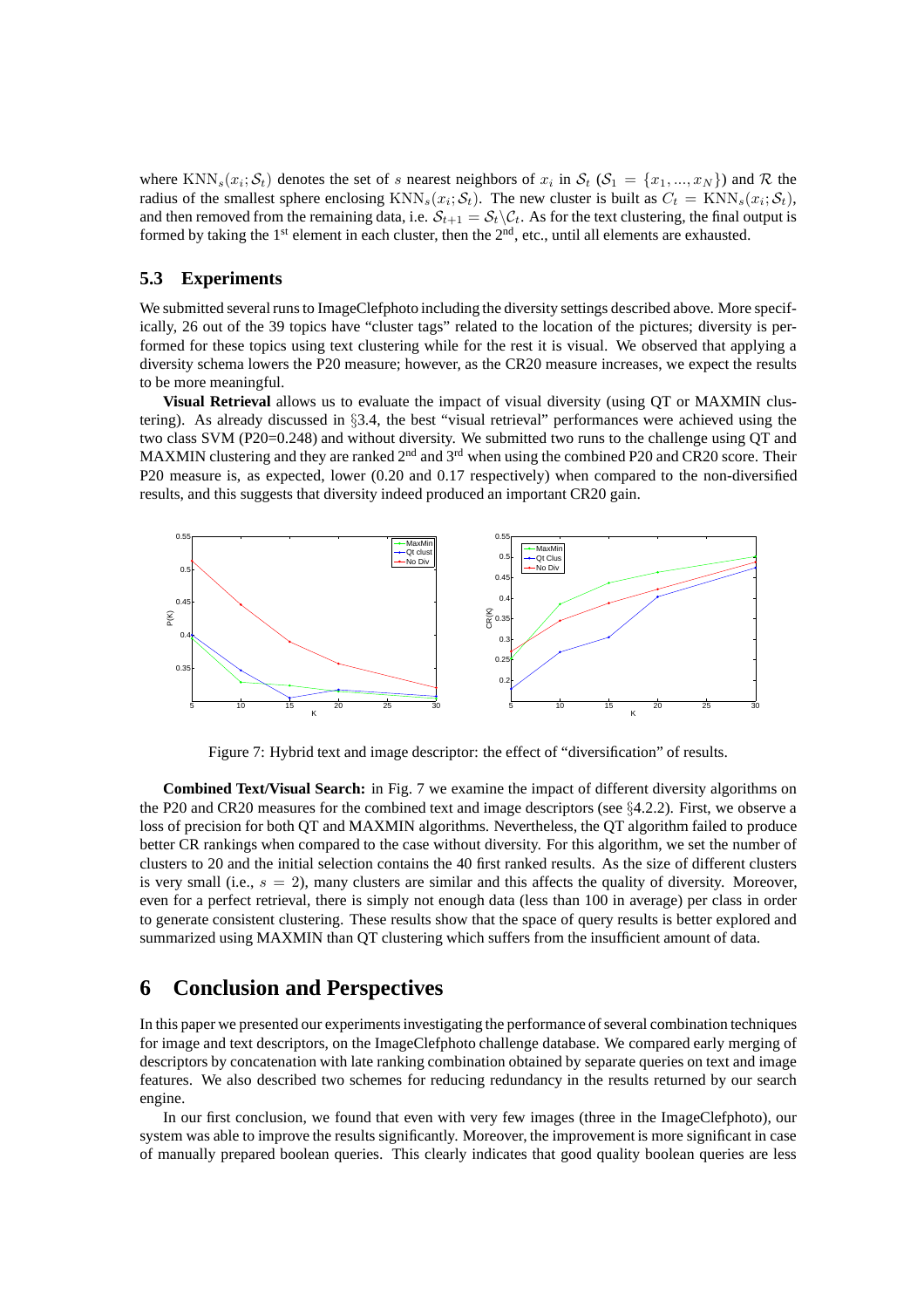likely to return noisy results with respect to the targeted topic. Automatic extraction of boolean queries from raw text is hence identified as a worthy to explore research direction, for instance by using Parts of Speech (POS) tagging and language parsing.

In our second conclusion, we noticed that using a diversification algorithm helped improving the ranking of our submitted runs. This is more noticeable for queries using only visual descriptors (see  $\S$ 3) where the proposed diversification schemes significantly improved the ranking of our runs ( $2<sup>nd</sup>$  and  $3<sup>rd</sup>$ ). However, because of the limited size of ground truth classes (less than 100 images per topic), it is not possible, at this stage, to draw firm conclusions. Indeed, in a real search engine, where topics might be represented by millions of (possibly similar) images, we expect the obtained clusters to be much more consistent.

# **Acknowledgements**

This work was supported by the French National Research Agency (ANR) under the AVEIR<sup>7</sup> project, ANR-06-MDCA-002.

# **References**

- [1] Nozha Boujemaa, Julien Fauqueur, Marin Ferecatu, François Fleuret, Valérie Gouet, Bertrand Le Saux, and Hichem Sahbi. Ikona: Interactive generic and specific image retrieval. In *Proceedings of the International workshop on Multimedia Content-Based Indexing and Retrieval (MMCBIR'2001)*, 2001.
- [2] Chih-Chung Chang and Chih-Jen Lin. LIBSVM: a library for support vector machines. Technical report, National Taiwan University, 2001. Software available at http://www.csie.ntu.edu.tw/˜cjlin/libsvm.
- [3] Olivier Chapelle, P. Haffner, and Vladimir N. Vapnik. Support-vector machines for histogram-based image classification. *IEEE Transactions on Neural Networks*, 10(5):1055–1064, 1999.
- [4] Ritendra Datta, Dhiraj Joshi, Jia Li, and James Wang. Image retrieval: Ideas, influences, and trends of the new age. *ACM Computing Surveys*, 40(2):5:1–60, 2008.
- [5] Richard O. Duda, Peter E. Hart, and David G. Stork. *Pattern Classification*. Wiley Interscience, 2001.
- [6] M. Ferecatu, N. Boujemaa, and M. Crucianu. Semantic interactive image retrieval combining visual and conceptual content description. *ACM Multimedia Systems Journal*, 13(5–6):309–322, 2008.
- [7] Marin Ferecatu. *Image retrieval with active relevance feedback using both visual and keyword-based descriptors*. PhD thesis, INRIA—University of Versailles Saint Quentin-en-Yvelines, France, 2005.
- [8] François Fleuret and Hichem Sahbi. Scale-invariance of support vector machines based on the triangular kernel. In *3rd International Workshop on Statistical and Computational Theories of Vision*, October 2003.
- [9] Hichem Frigui and Raghu Krishnapuram. A robust competitive clustering algorithm with applications in computer vision. *IEEE Transactions on Pattern Analysis and Machine Intelligence*, 21(5):450–465, 1999.
- [10] Theo Gevers and Arnold W. M. Smeulders. Content-based image retrieval: An overview. In G. Medioni and S. B. Kang, editors, *Emerging Topics in Computer Vision*. Prentice Hall, 2004.
- [11] David A. Grossman and Ophir Frieder. *Information Retrieval: Algorithms and Heuristics*. Springer, 2004.

<sup>7</sup>http://aveir.lip6.fr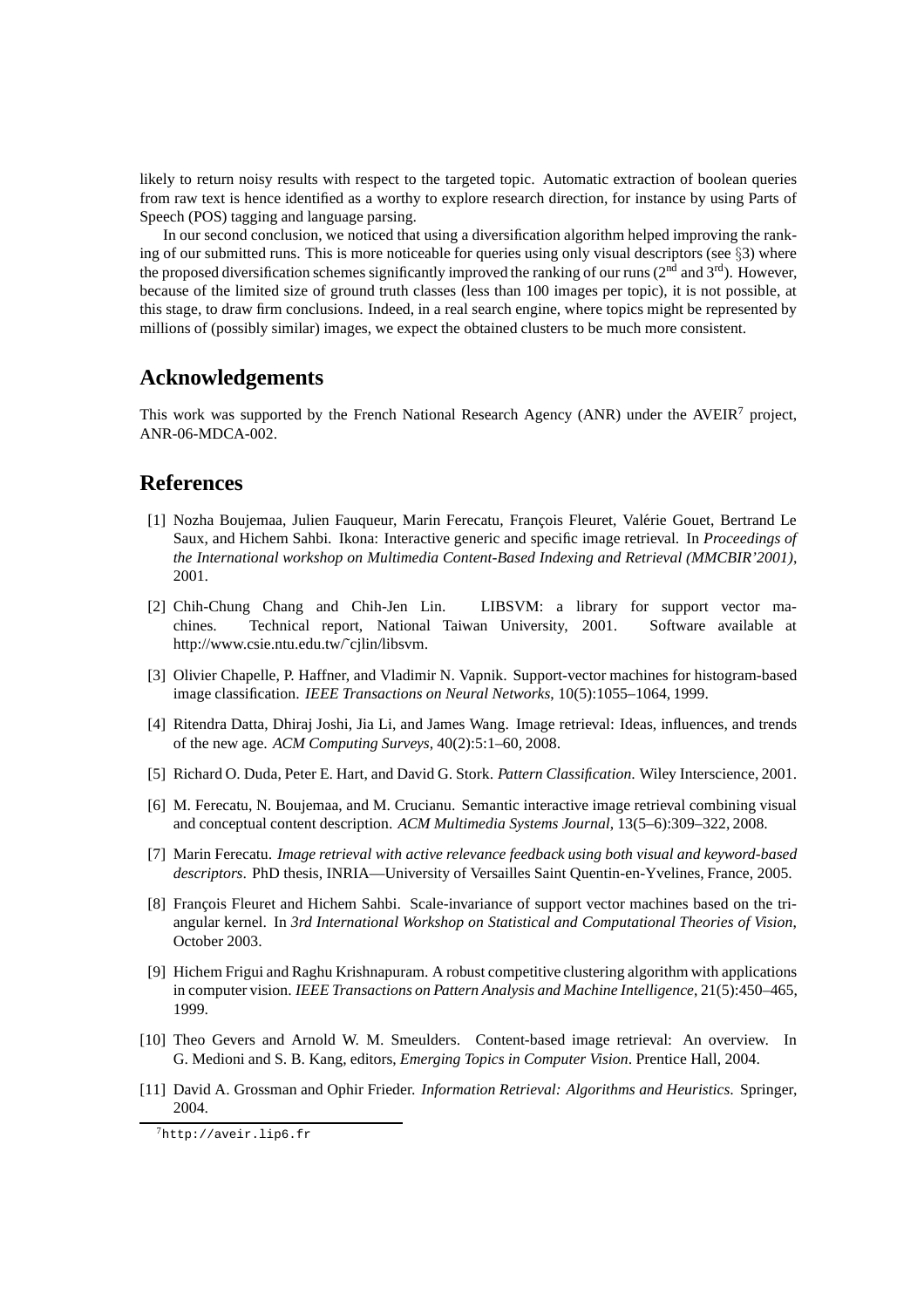- [12] M. Grubinger, P. Clough, H. Muller, and T. Deselaers. The iapr tc-12 benchmark: A new evaluation resource for visual information systems. In *In Proceedings of International Workshop OntoImage'2006 Language Resources for Content-Based Image Retrieval, held in conjuction with LREC'06*, 2006.
- [13] L.J. Heyer, S. Kruglyak, and S. Yooseph. Exploring expression data: Identification and analysis of coexpressed genes. *Genome*, 9(11):1106–1115, 1999.
- [14] A.K. Jain and A. Vailaya. Shape-based retrieval: a case study with trademark image databases. *Pattern Recognition*, 31(9):1369–1390, 1998.
- [15] Feng Jing, Mingjing Li, Lei Zhang, Hong-Jiang Zhang, and Bo Zhang. Learning in region-based image retrieval. In *Proceedings of the IEEE International Symposium on Circuits and Systems*, 2003.
- [16] I.T. Jolliffe. *Principal Component Analysis*. Springer-Verlag, 2002.
- [17] Amy N. Langville and Carl D. Meyer. *Google's PageRank and Beyond: The Science of Search Engine Rankings*. Princeton University Press, 2006.
- [18] M. Lew, N. Sebe, C. Djeraba, and R. Jain. Content-based multimedia information retrieval: State-ofthe-art and challenges. *ACM Transactions on Multimedia Computing, Communication, and Applications*, 2(1):1–19, 2006.
- [19] B.S. Manjunath, P. Salembier, and T. Sikora, editors. *Introduction to MPEG-7: Multimedia Content Description Interface*. Wiley, 2002.
- [20] Christopher D. Manning, Prabhakar Raghavan, and Hinrich Schtze. *Introduction to Information Retrieval*. Cambridge University Press, 2008.
- [21] Christopher D. Manning and Hinrich Schuetze. *Foundations of Statistical Natural Language Processing*. The MIT Press, 1999.
- [22] Charles T. Meadow, Bert R. Boyce, Donald H. Kraft, and Carol L Barry. *Text Information Retrieval Systems*. Academic Press, 2007.
- [23] Krystian Mikolajczyk and Cordelia Schmid. A performance evaluation of local descriptors. *IEEE Transactions on Pattern Analysis & Machine Intelligence*, 27(10):1615–1630, 2005.
- [24] Jean Ponce, Martial Hebert, Cordelia Schmid, and Andrew Zisserman. *Towards category-level object recognition*, volume 4170. Springer, 2006.
- [25] M.F. Porter. An algorithm for suffix stripping, program. *Program*, 14(3):130–137, 1980.
- [26] Gerard Salton and Michael J. McGill. *Introduction to Modern Information Retrieval*. McGraw-Hill, 1986.
- [27] Bernhard Schölkopf and Alexander Smola. *Learning with Kernels*. MIT Press, 2002.
- [28] A. Smeulders, M. Worring, S. Santini, A. Gupta, and R. Jain. Content-based image retrieval at the end of the early years. *IEEE Trans. Pattern Analysis and Machine Intelligence*, 22(12):1349–1380, 2000.
- [29] V. N. Vapnik. *Statistical Learning Theory.* John Wiley, September 1998.
- [30] Constantin Vertan and Nozha Boujemaa. Upgrading color distributions for image retrieval: can we do better? In *International Conference on Visual Information Systems (Visual2000)*, November 2000.
- [31] C.X. Zhai, W.W. Cohen, and J. Lafferty. Beyond independent relevance: methods and evaluation metrics for subtopic retrieval. In *In Proceedings of the 26th Annual international ACM SIGIR Conference on Research and Development in informaion Retrieval*, August 2003.